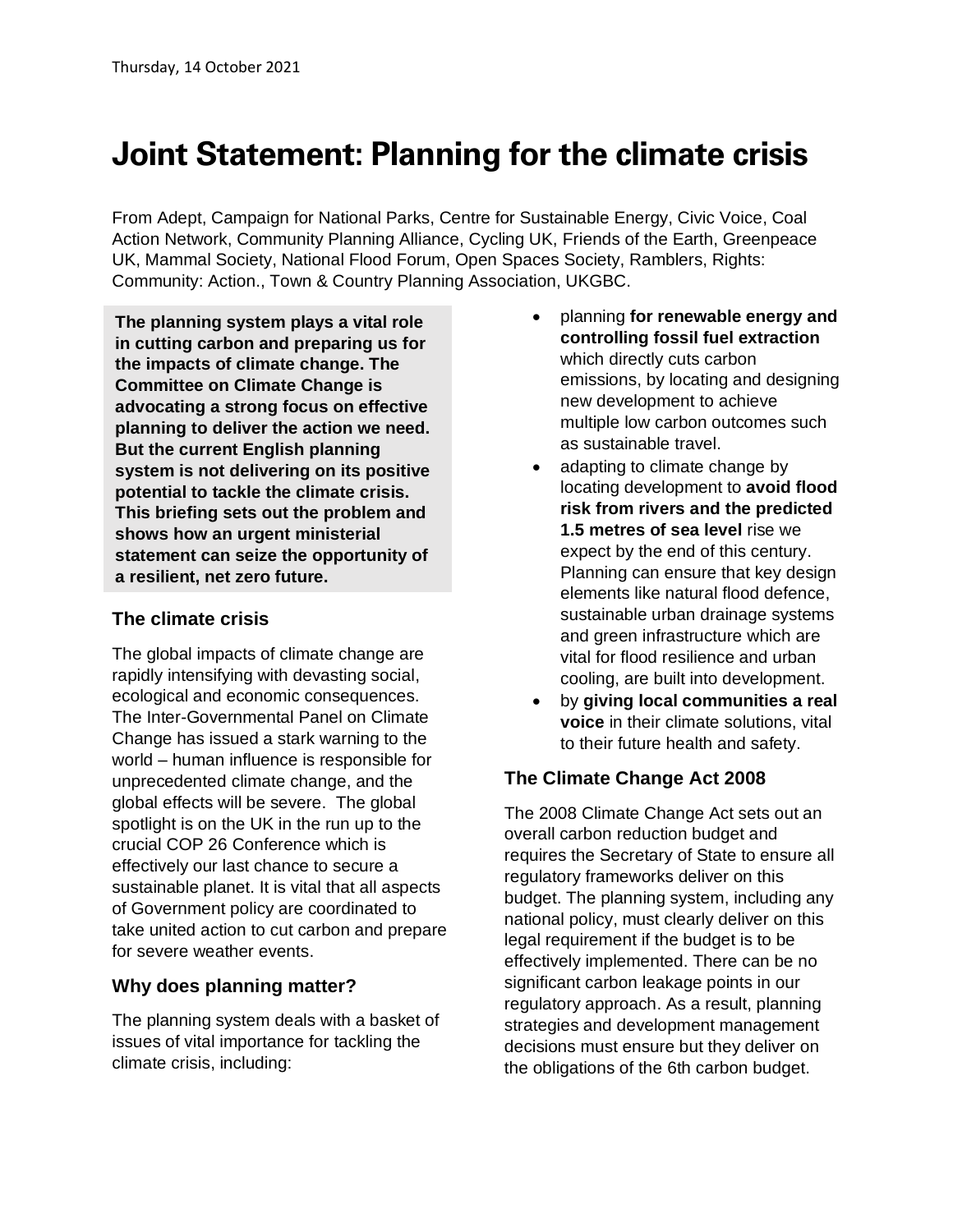## **Why isn't the planning system delivering?**

There are three major flaws in the current approach to planning for the climate crisis:

- 1. The provisions of the **Planning Acts and the Climate Change Act** need to be better connected so that planning can deliver emissions reductions. This means strengthening the policy guidance and the introduction of a legal provision for planning on climate change. This would function as the net zero test on planning. Provisions that define and require adaptation resilience standards to be met in planning decisions must also be put on a legal footing.
- 2. The **National Planning Policy Framework** (NPPF) does not give climate change the priority which the science demands. Climate change is included in paragraph 8 at the end of a long list of other environmental considerations. The most significant part of national policy on climate change is included as a footnote which is not a commensurate way to deal with a global crisis. The publication in July 2021 of the revised NPPF was an opportunity to show how planning can play a crucial role in climate mitigation, for example by strengthening the policy presumption against fossil fuel extraction, but the revised document ignores the implications of the  $6<sup>th</sup>$ Carbon Budget Order. National policy sets out detailed methodologies for forecasting many issues like housing, waste and aggregates. There is no such

guidance for carbon reduction. The NPPF also fails to prioritise key climate impacts such as surface water flooding and overheating.

3. Due to the changes brought in by permitted development, where full planning permission is no longer required, planning authorities have no way of ensuring that the climate emergency is reflected in decisions. The current **prior approval** process does not allow local authorities to consider the impact of development on carbon emissions or overheating.

Taken together these problems help account for why only a minority of local plans have an effective approach to carbon reduction; why carbon intensive development, such as coal extraction, is still being proposed; and why so many decisions on the location and design of new homes will require expensive retrofitting. If we are to 'build back better' we need to urgently transform the built environment to both reduce emissions and be resilient to climate impacts.

### **Seizing the opportunity for a Ministerial statement on Climate Change.**

The Secretary of State can issue a written ministerial statement on planning at any time which strengthens or explains Government planning policy. Such statements have to be taken into account by local planning authorities in planning decisions. We are collectively calling for a statement to be issued in the run up to COP 26 which fully reflects the Government's ambition to tackle the Climate crisis. The draft wording of this statement is set out below: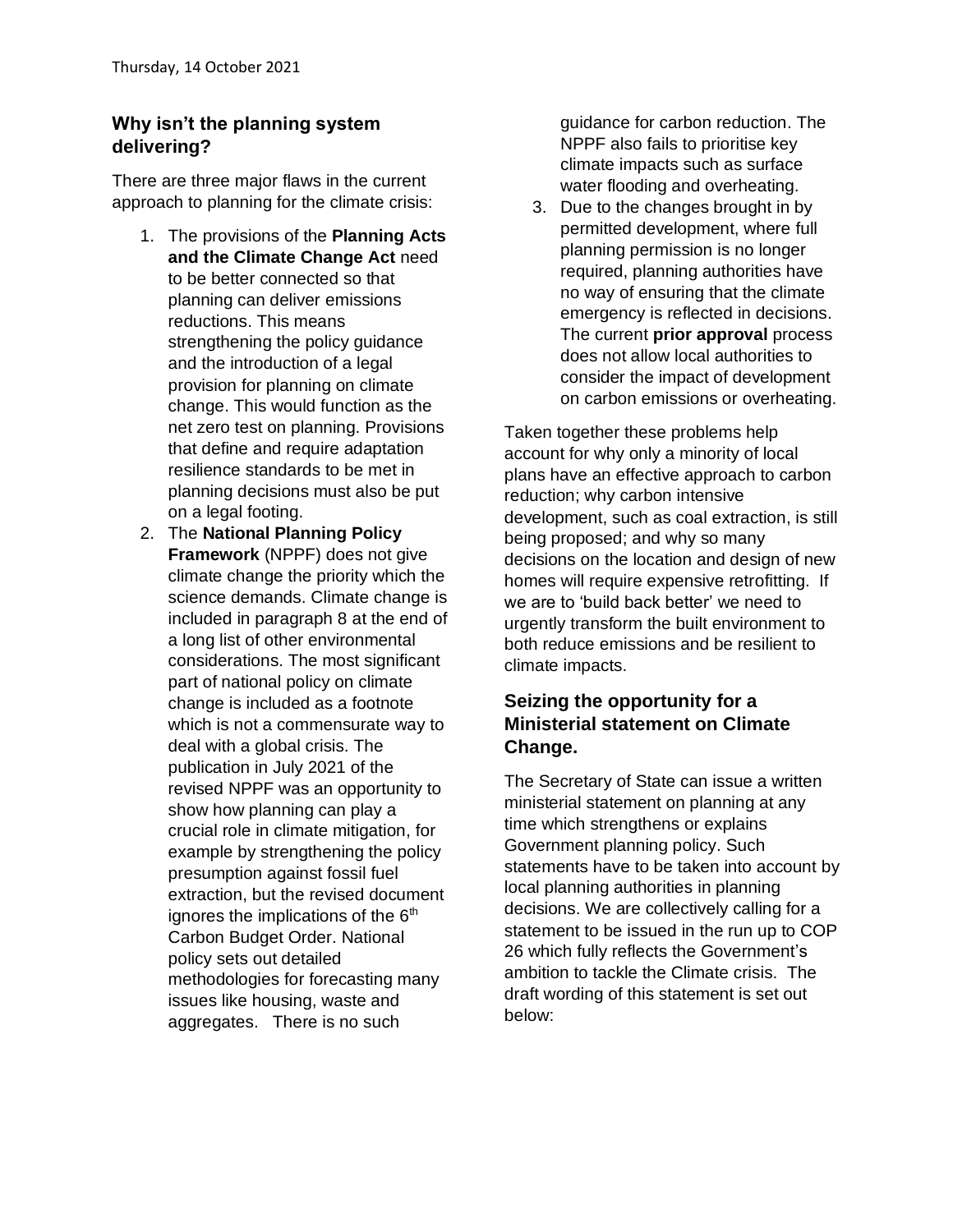#### *Draft Ministerial statement to be issued by The Right Honourable Michael Gove MP. Secretary of State for Levelling Up, Housing and Communities.*

*Climate change is the greatest long-term challenge facing the world today. Addressing climate change is, therefore, the Government's principal concern for both the town and county planning and nationally significant infrastructure regimes. All planning strategies and all decision on applications for consent for development must reflect the Government's ambition to help business and communities build a net zero carbon future and prepare for the impacts of climate change. Accordingly, planning policies and all planning decisions must be in line with the objectives and provisions of Climate Change Act 2008 including the 2050 net zero carbon target and the detailed provisions of the 6th carbon budget.* 

*In ensuring the 6th carbon budget is delivered local planning authorities and the planning inspectorate must ensure that:*

- *Development plan policies must, taken as a whole, be assessed for their carbon impact to ensure that locally determined contributions on carbon reduction demonstrably deliver on the sixth carbon budget. Clear carbon reduction targets in all development plan documents are vital in achieving this goal. Plans which cannot demonstrate a credible and evidenced policy framework to deliver the necessary carbon reductions will not be judged sound at local plan examination.*
- *Planning applications which accord with local plan policy should be approved promptly. Where decisions are taken which do not accord with plan policy it is for the applicant to demonstrate how their proposals would accord with the carbon reduction targets established in the plan. Applications which cannot demonstrate such compliance must be refused.*
- *Development plan policies must prioritise the long-term climate resilience of communities. This means building the capacity of people and places to plan for, better protect, respond to, and recover from flooding, coastal change and extreme temperatures. This includes making the best land use and development choices, protecting people and places, responding to and recovering from severe weather events whilst all the time adapting to the predicted impacts of climate change. It is essential that plans focus on the delivery of consistent, measurable outcomes that can be achieved in the next Adaptation Programme reporting period (2023– 2029), to support resilient investment across the built environment.*

*Today I am also announcing the specific clarification of policy in relation oil, gas and coal exploration and extraction.*

*National planning guidance around oil, gas and coal now needs to be updated in the light of the net zero commitment and the 6th carbon budget, which recommends entirely phasing out unabated fossil fuel electricity generation by 2035, following the coal phase out by 2024. In addition, the 6th carbon budget projections for the end of greenhouse gas emissions from steel making by 2035, requires the strengthening of the existing presumption against the development of coal mines, whether thermal, industrial or coking coal.*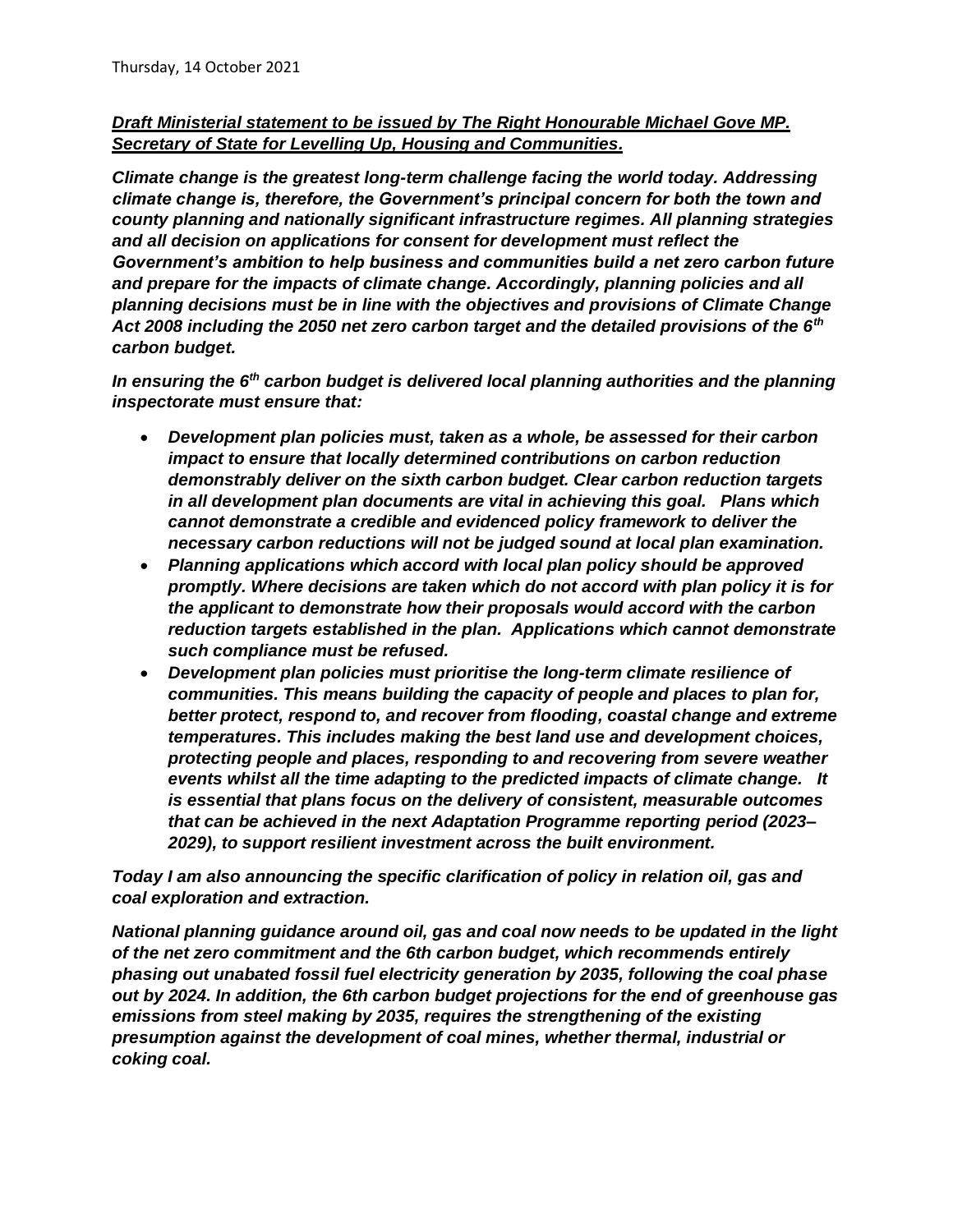*Existing consents for infrastructure and extraction along with current levels of importation are sufficient to deal with a managed transition. Local plans are no longer be required to define areas for further extraction given the remaining limited timeframe. Planning permission should not be granted for the extraction of coal, oil or gas unless in wholly exceptional circumstances, where the proposal is considered environmentally acceptable specifically with regards to the achievement of binding UK and international greenhouse gas emissions reductions targets.*

*END.*

**Joint statement from:**